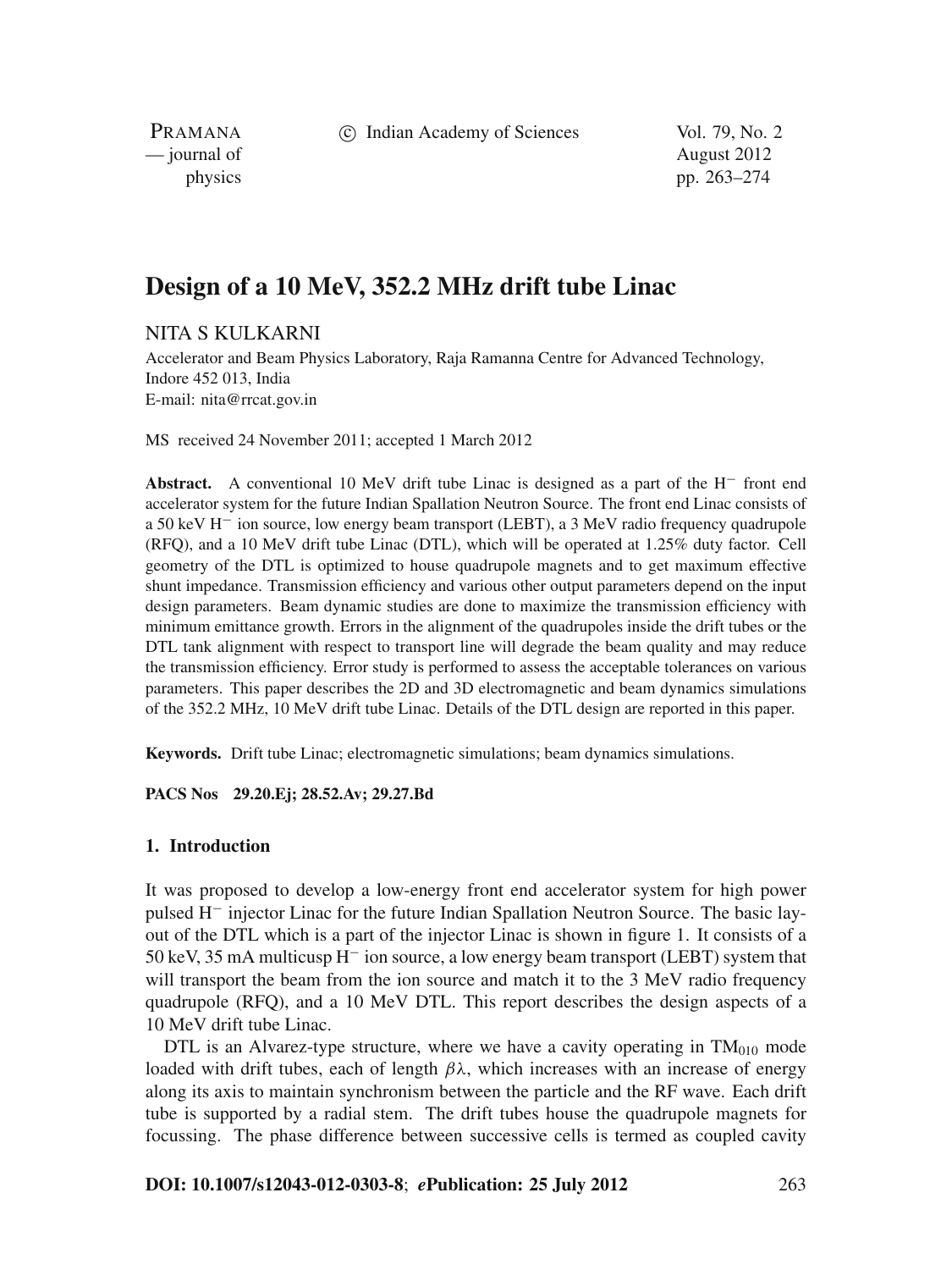*Nita S Kulkarni*



**Figure 1.** Schematic of the project.



**Figure 2.** 1/4th unit cell drift tube geometry. TD – tank diameter, DTD – drift tube diameter, BR – bore radius, g – gap length, L – cell length.

mode, i.e. the Alvarez Linac operates in zero mode. This structure is quite efficient at low energies, typically from 3 to 50 MeV, where the space charge forces are considerable. Details of a representative 1/4th unit cell is shown in figure 2.

The detailed view of the drift tube is shown in figure 3. The design input parameters of 10 MeV DTL are given in table 1.

# **2. Choice of the structure**

The DTL structure has a reasonable value of effective shunt impedance in the medium energy range, i.e. 3–50 MeV, thus avoiding excessive power dissipation. At higher energies, the DTL structure becomes inefficient due to the decrease in effective shunt impedance  $(ZT<sup>2</sup>)$  and is taken over by other structures like separated function drift tube Linac (SFDTL), coupled cavity drift tube Linac (CCDTL), etc. In the low-energy regime, inter-tank focussing in SFDTL leads to inferior beam quality which may lead to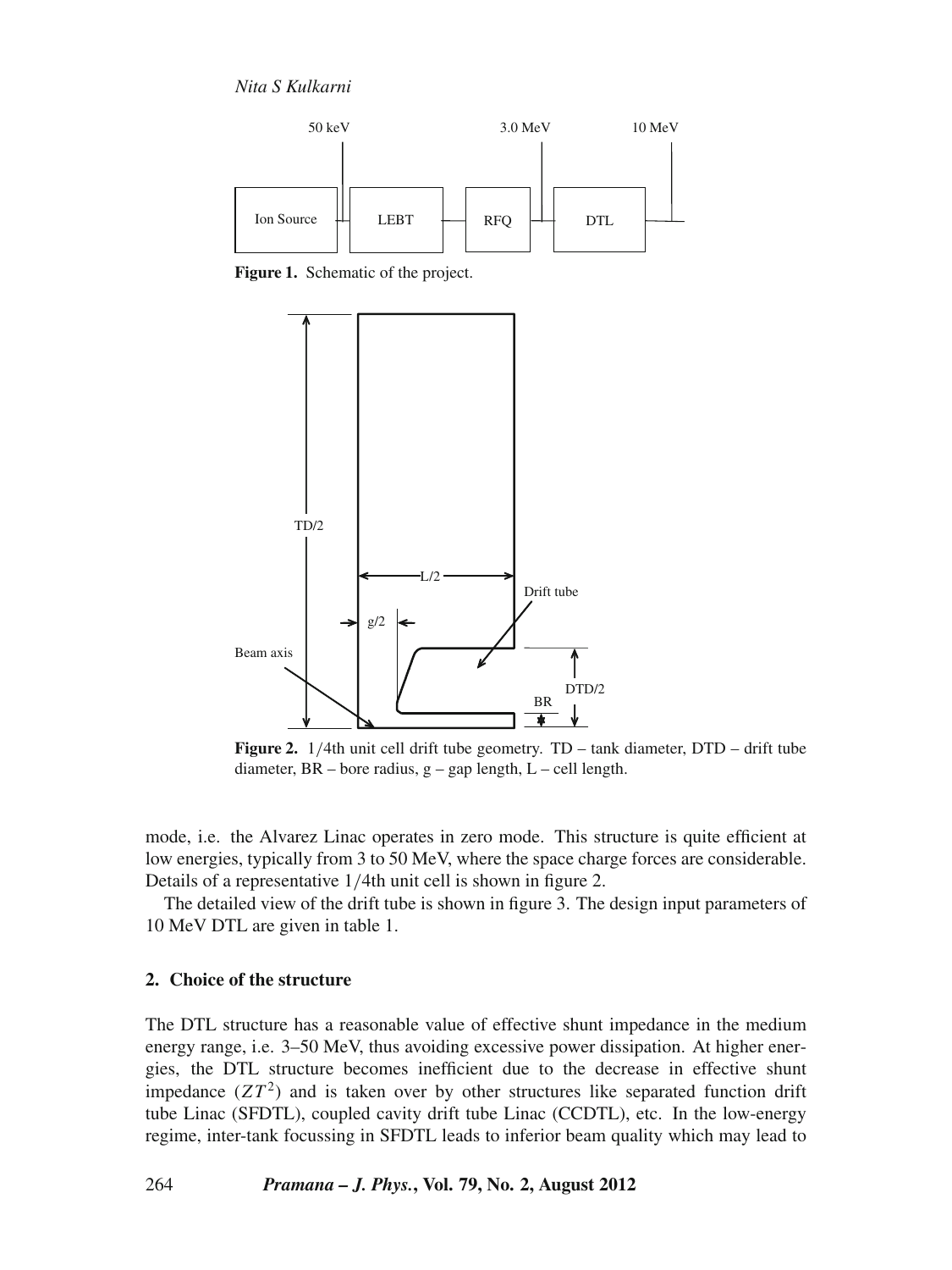

**Figure 3.** Detailed view of the drift tube.  $R_i$  – inner nose radius,  $R_c$  – corner radius and  $\alpha_f$  – face angle.

| Particles              | Н-                     |
|------------------------|------------------------|
| Injection energy       | $3.0 \text{ MeV}$      |
| Output energy          | $10.0 \text{ MeV}$     |
| <b>RF</b> Frequency    | 352.21 MHz             |
| Peak current           | $30 \text{ mA}$        |
| Pulse duration         | 500 $\mu$ s            |
| Pulse repetition rate  | $25$ Hz                |
| Accelerating structure | <b>A</b> lvarez        |
| <b>Field flatness</b>  | Post couplers          |
| Focussing              | Quadrupoles (FOFODODO) |

**Table 1.** Design details of the DTL tank.

beam loss. Also small tanks lead to additional power loss and hence to reduced effective shunt impedance. CCDTL is less efficient at lower energies because of additional power loss on end walls. Intercell coupling makes the CCDTL difficult to fabricate and cool.

#### **3. Selection of the parameters**

The geometrical parameters are to be selected as a compromise between maximum shunt impedance (*Z*), freedom from voltage breakdown, provision for housing the focussing quadrupoles inside the drift tubes, ease of structure fabrication etc.

(i) *Resonant frequency (f)*: At higher frequencies, problems of mechanical fabrication multiply rapidly and the tolerances become quite stringent. Also the cell size decreases making it difficult to house the quadrupoles and accommodate the cooling channels. At the same time higher frequency allows higher gradients thus reducing the length of the structure. Typical frequencies vary from 200 to 400 MHz. We have chosen the frequency as 352.21 MHz based on the availability of power source.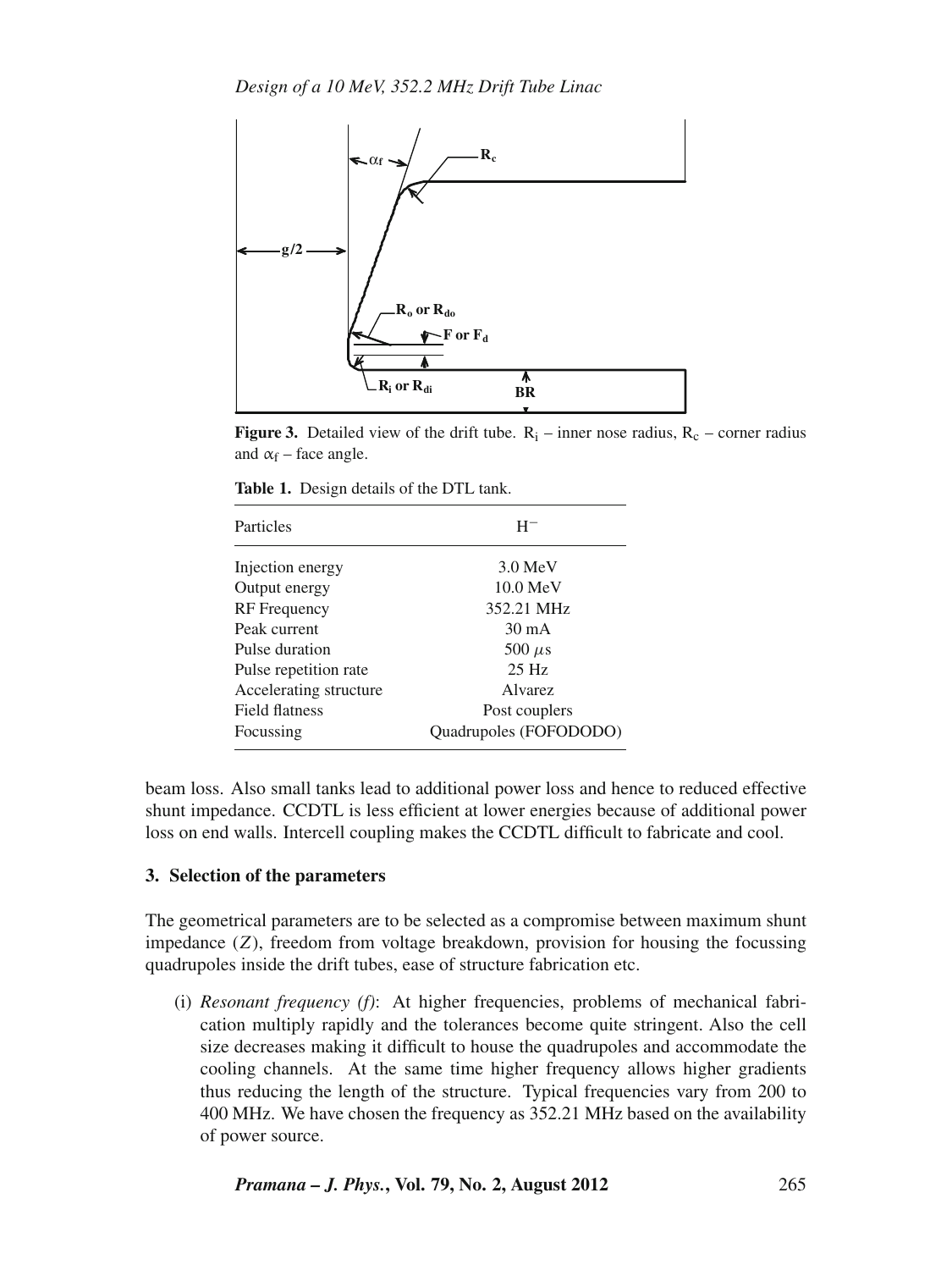(ii) *Bore radii (BR)*: The transit time factor as a function of radius is given by

$$
T(r) = \frac{I_0(kr)\sin(\pi g/L)}{I_0(ka)\pi g/L},\tag{1}
$$

where  $k = 2\pi/\beta\lambda$ ,  $I_0$  is the modified Bessel's function,  $g/L$  is the gap-to-cell length ratio and  $a$  is the bore radius. It can be seen from eq.  $(1)$ , that the transit time factor decreases as the bore radius increases. Hence a smaller bore radius is preferred. However, the bore radius has to be chosen in such a way that (1) there should be enough transverse room for the particles to avoid beam loss and (2) transit time factor should be close to unity. The bore radius should be about 5–7 times the maximum rms beam radii for the efficient transmission through the DTL to be possible.

- (iii) *Tank diameter (TD)*: Tank diameter is selected independent of the velocity of the particle ( $\beta$ ) and gap-to-cell length ratio ( $g/L$ ), and is adjusted to get maximum shunt impedance. The resonant frequency of the structure depends on the tank diameter and drift tube diameter. After optimizing for shunt impedance, the drift tube diameter should be selected in such a way that there should be sufficient space for the focussing quadrupoles. Constant diameter leads to significant saving in the production and fabrication cost.
- (iv) *Gap-to-cell length ratio (g/L)*: For a given average gradient  $E_0$ , the gap length should be small so as to maximize the transit time factor. But if  $g/L$  is too small, it leads to excessive surface electric field on the drift tubes leading to sparking. A compromise between the two is needed. Thus generally, *g*/*L* ratio is selected to be between 0.2 and 0.4. To ease fabrication and alignment, tank diameter, drift tube diameter and the bore radius are held constant with  $g/L$  changing along the Linac.
- (v) *Accelerating field gradient*  $(E_0)$ : This is to be close to the maximum limit set by the breakdown. At 352.21 MHz, the Kilpatrick limit [1] is 18.437 MV/m. With modern fabrication methods and better handling techniques, the maximum electric field possible today is about 0.9 times Kilpatrick.

# **4. Cavity design**

## 4.1 *2D Electromagnetic simulation*

The individual cells in a tank have been tuned to generate the cell geometry using SUPER-FISH [2]. Additionally, *Q* factor, power loss on various surfaces, surface electric fields etc. were calculated, apart from the resonant frequency and the field distribution. The electromagnetic design aims at acceleration with ramped accelerating field gradient  $(E_0)$ with high effective shunt impedance per unit length. A particular advantage of ramping  $E_0$  is the lower peak fields at lower beam energies with reduced risk of breakdown [3]. The electric field profile at 10 MeV is shown in figure 4.

4.1.1 *Drift tube optimization.* The effective shunt impedance was calculated as a function of  $\beta$  along the length of the beam axis, by varying each of the cavity parameters [4]. The design of the drift tubes was constrained by several interrelated factors: (a) desire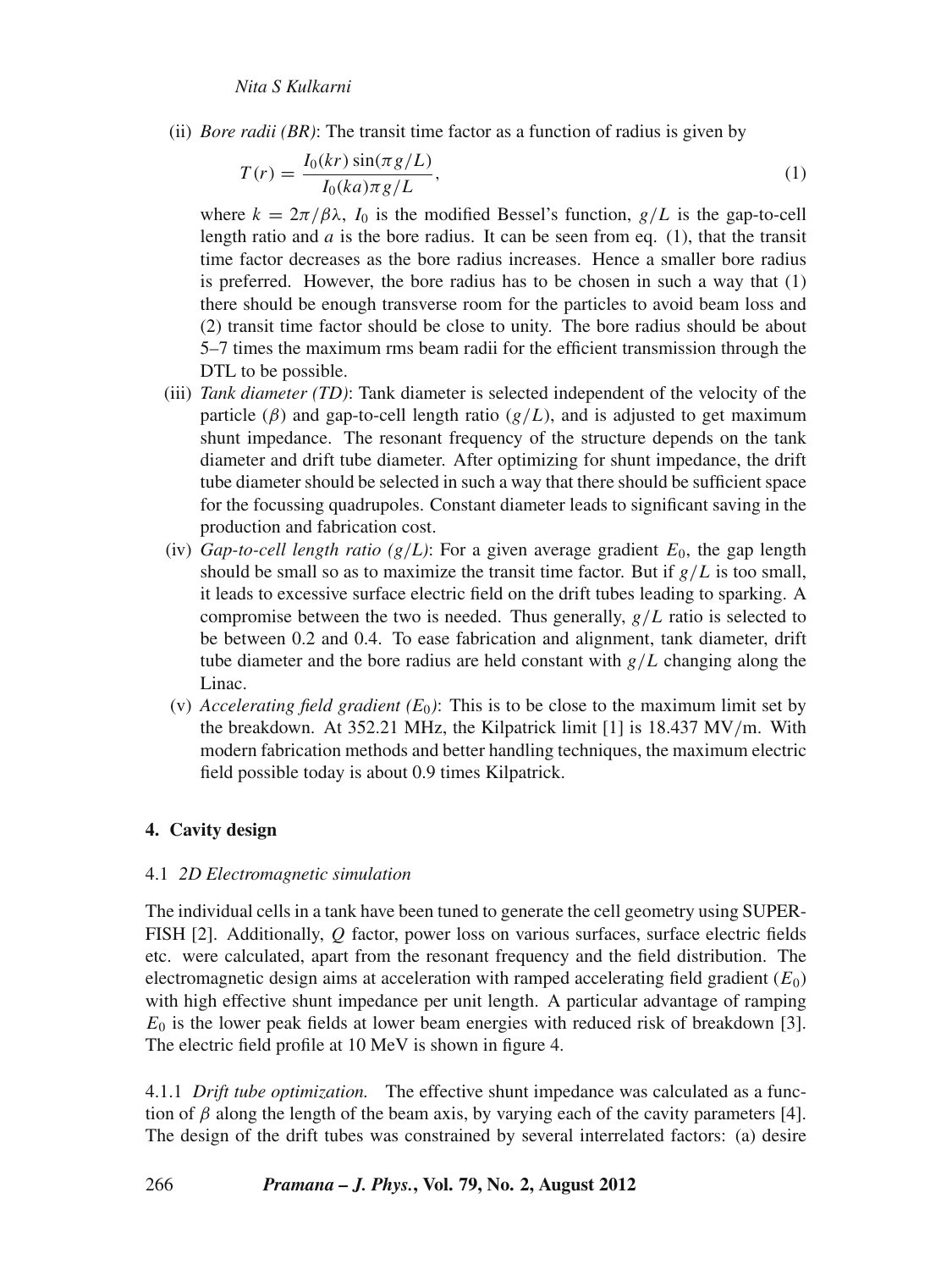

**Figure 4.** Electric field profile at 10 MeV.

to have a large bore size, (b) peak surface field less than 0.9 times Kilpatrick field, (c) strength and housing of qudrupoles etc. It is seen that for a given value of  $\beta$ , the value of transit time factor (*T* ) decreases while *Z* increases, with increasing tank diameter. Thus an optimized value of tank diameter was chosen to get a high *T* and *Z*, both simultaneously. Thus, as a compromise, 52 cm is chosen as the most suitable tank diameter. The plot of  $ZT^2$  vs.  $\beta$  for 52 cm TD is shown in figure 5. It is found that for all the tank diameters, lower drift tube diameter (DTD) gives the highest values of *T* for a given BR. But DTD of 14 cm is selected as the most appropriate value keeping in mind the space needed to install quadrupoles. Table 2 lists the optimized structure parameters of DTL.

## 4.2 *Beam dynamic studies*

At low energy, the main considerations will be to control the emittance growth, higher transmission efficiency to reduce the risk of structure activation. Detailed simulation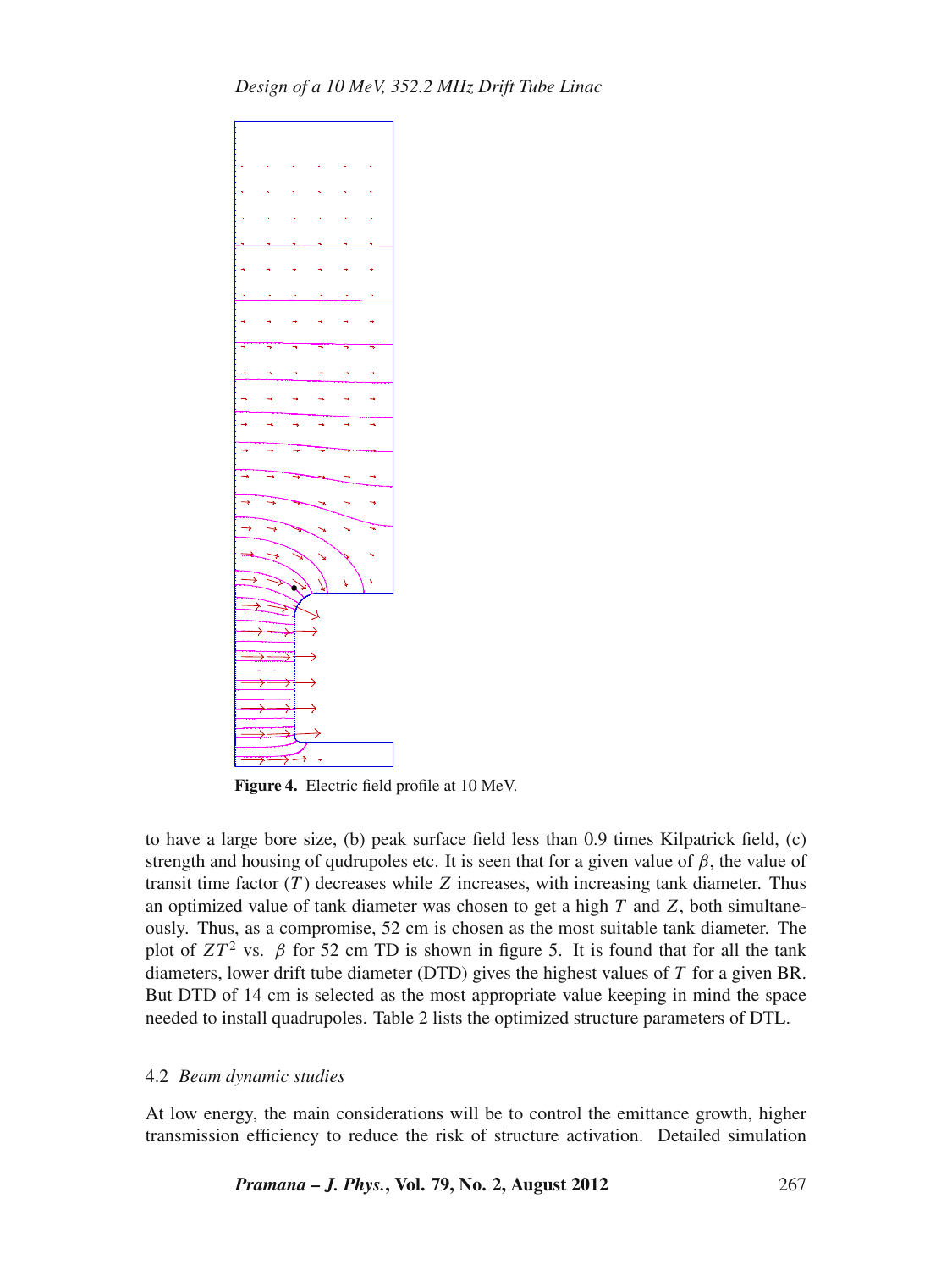

**Figure 5.** Plot of  $ZT^2$  vs.  $\beta$  for a TD of 52 cm.

**Table 2.** Parameters of DTL.

| Tank diameter              | $52.0 \text{ cm}$ |
|----------------------------|-------------------|
| Drift tube diameter        | $14.0 \text{ cm}$ |
| Bore hole radius           | $1.0 \text{ cm}$  |
| Corner radius              | $1.0 \text{ cm}$  |
| Inner nose radius          | $0.25$ cm         |
| DT stem diameter           | $2.6 \text{ cm}$  |
| Post coupler diameter      | $2.6 \text{ cm}$  |
| Cavity loss @ 1.25%        | 6.914 kW          |
| Total power loss $@1.25\%$ | 9.539 kW          |
|                            |                   |

studies were performed to evolve the optimized design with transmission efficiency close to 100% keeping minimum emittance growth, transverse zero current phase advance per focussing period less than 90◦ for stability reasons and ratio of aperture-to-rms beam size around 7 etc. Detailed studies with different accelerating field gradients, synchronous phase and quadrupole gradients were performed to evolve the optimized design. Input to PARMILA [5] includes transit time data *T*, *T'* etc. other than  $g/L$  and *Z* for a sample set of cells in the accelerating energy range obtained from SUPERFISH. The cell is regarded as the sum of 2 half-cells for beam dynamics and cell length calculations in PARMILA. With FODO lattice, the quadrupole gradient required comes out to be 95 T/m which is very high [6] making the design of electromagnetic quadrupoles difficult, while for FOFODODO lattice the required quadrupole gradient is reduced to  $55$  T/m with marginal increase in beam size. Both the lattices have been studied and FOFODODO lattice is selected to overcome the limitation on quadrupole. The output beam parameters are given in table 3. Figure 6 shows the phase space plots for the 60th cell. Transverse and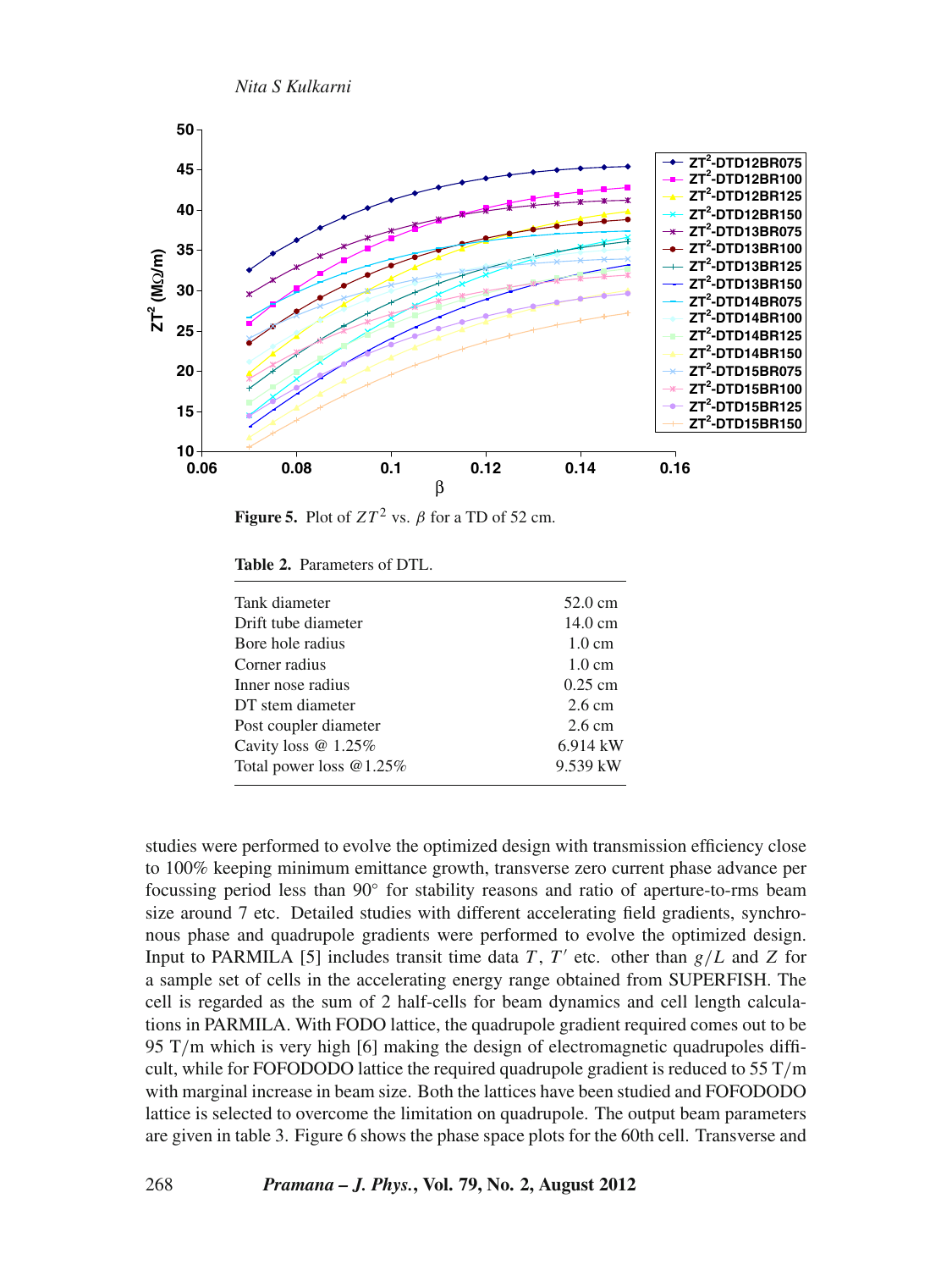longitudinal profiles, i.e. beam size and beam divergences in both the transverse planes and phase and energy variation along the length is as shown in figure 7.

4.2.1 *Error analysis.* Transmission efficiency and various other output parameters depend on the input design parameters. It is important to study the effect of small variations of input parameters on beam dynamics of the structure as errors in alignment will degrade the beam and may reduce the transmission efficiency. Error study is performed

Total length 562.3 cm No. of cells 60 Cell length 6.81–12.28 cm<br>Avg. accelerating field 1.8–2.2 MV/m Avg. accelerating field Synchronous phase  $-45$  to  $-30$  deg Quadrupole length 3.5–5.5 cm Quadrupole gradient 55–35 T/m Transmission efficiency 100%<br>Transverse rms normalized emittance 0.023 cm mrad Transverse rms normalized emittance Longitudinal emittance 0.1148 deg MEV

**Table 3.** Output beam dynamics parameters.



**Figure 6.** Phase space plots for *x* vs. *x'*, *y* vs. *y'*, *x* vs. *y* and  $E - E_s$  vs.  $\varphi - \varphi_s$  for the 60th cell.

*Pramana – J. Phys.***, Vol. 79, No. 2, August 2012** 269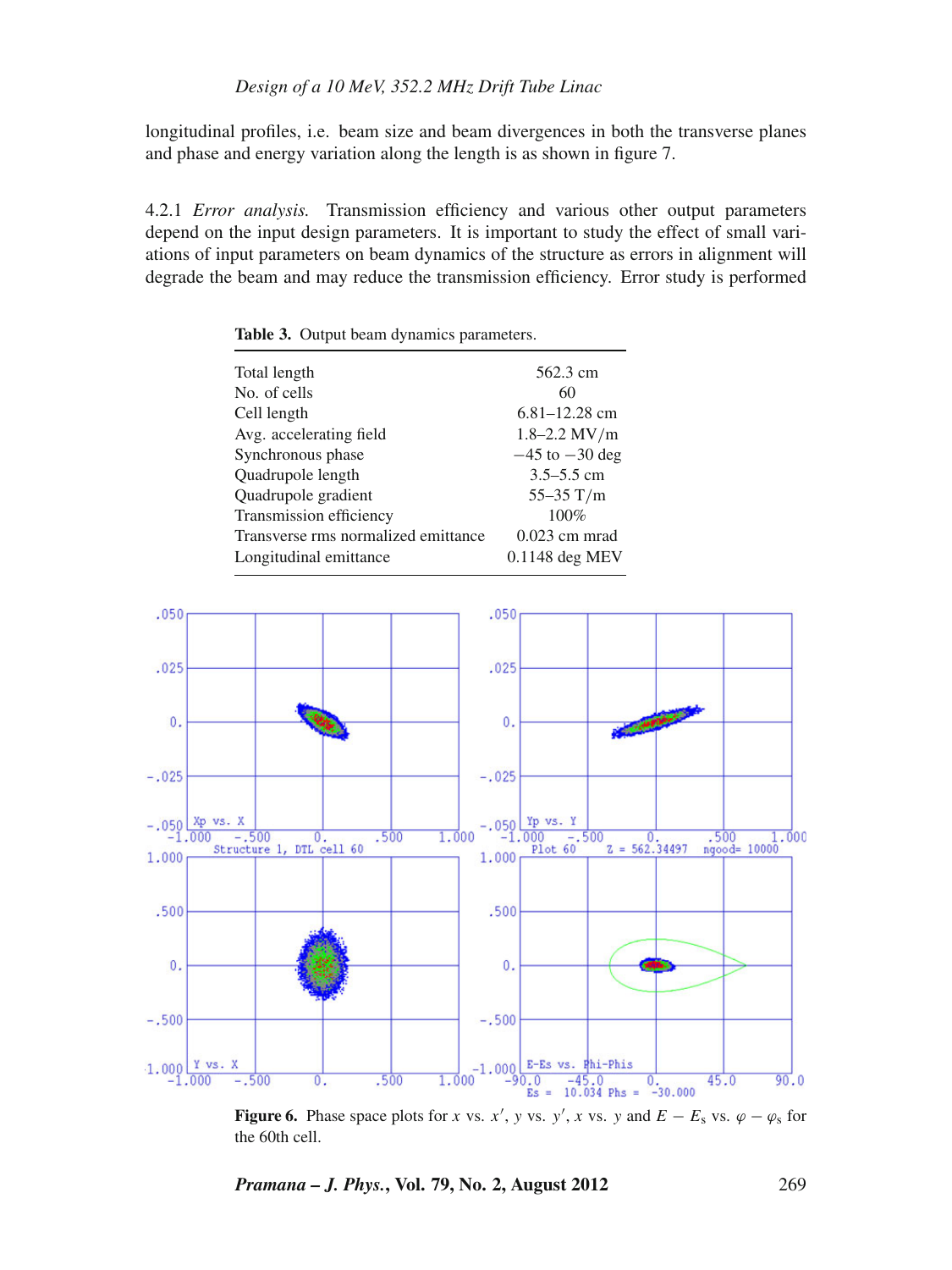*Nita S Kulkarni*



**Figure 7.** Transverse and longitudinal profiles along the length of the DTL.

270 *Pramana – J. Phys.***, Vol. 79, No. 2, August 2012**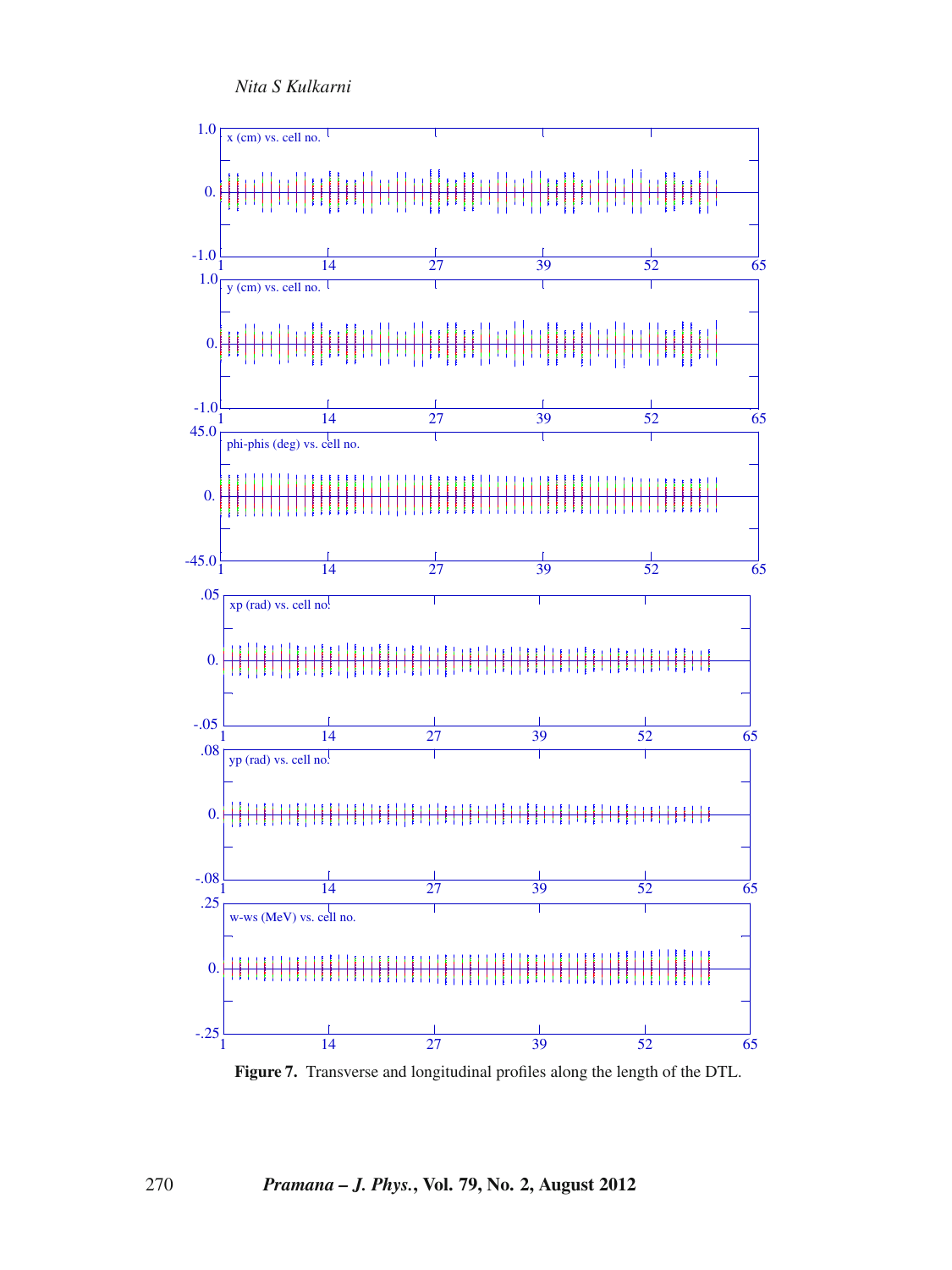## *Design of a 10 MeV, 352.2 MHz Drift Tube Linac*

to assess the tolerances on various parameters. Two kinds of errors are analysed using PARMILA. Alignment errors affect the transverse dynamics and RF phase and amplitude errors affect the longitudinal dynamics. Errors are modelled on quadrupole transverse translations, quadrupole rotations in all the three axes and quadrupole excitation error and Klystron field and phase. With different quadrupole errors applied on all the cells, the beam is traced with 10,000 particles, and no loss is detected. Effect on the emittance of the beam due to off-axis injection and beam tilt are also studied [7]. The tolerances are based on the requirement to avoid beam losses and to limit the increase in emittance to about 5% with errors. This acceptance criterion is met with misalignments of about 1 mm of the input beam and angular misalignment upto 5 mrad.

## 4.3 *3D Electromagnetic modelling*

To include features that break the 2D symmetry, a 3D design of the DTL tank was done, using CST microwave studio (CST MWS). Four centre cells are modelled in CST MWS and the effect of the tuners, post couplers and vacuum ports on the field and frequency of the structure was studied. Figure 8 shows tuner, vacuum port and post couplers modelled in CST MWS. The post coupler gives rise to a TE mode band. Figure 9 shows the field configuration for the fundamental as well as the post coupled mode.

*Vacuum port*: Vacuum port is slotted in order to attenuate the RF power leaking out and to reduce the surface currents at the port corners, thus reducing the heat dissipation at these locations. The slots are oriented in the direction of the RF current to have minimum perturbation to the RF currents. A vacuum port was simulated with a total of five slots. The frequency shift due to one vacuum port is 13 kHz which is negligible and six ports will be located along the entire DTL tank.

*Tuners*: Mechanical fabrication errors may lead to a change in design frequency and to compensate for this, a total tuning range of 2.5 MHz will be provided. Slug tuners when pushed inside the DTL cavity, perturbs the magnetic field in the cavity leading to an increase in the resonant frequency as suggested by Slater's perturbation theorem [8]. The effects of tuner depth and tuner diameter on the resonant frequency have been studied and are shown in figure 10. As the tuner is penetrated deeper into the cavity, the resonant frequency rises linearly, because the magnetic field is large at the location where the tuners are pushed in. The rise becomes slow as the tuner is penetrated deeper, since the tuners start perturbing the electric field. In the simulation, one tuner is modelled and



**Figure 8.** 3D Plots showing tuner, vacuum port and post couplers.

*Pramana – J. Phys.***, Vol. 79, No. 2, August 2012** 271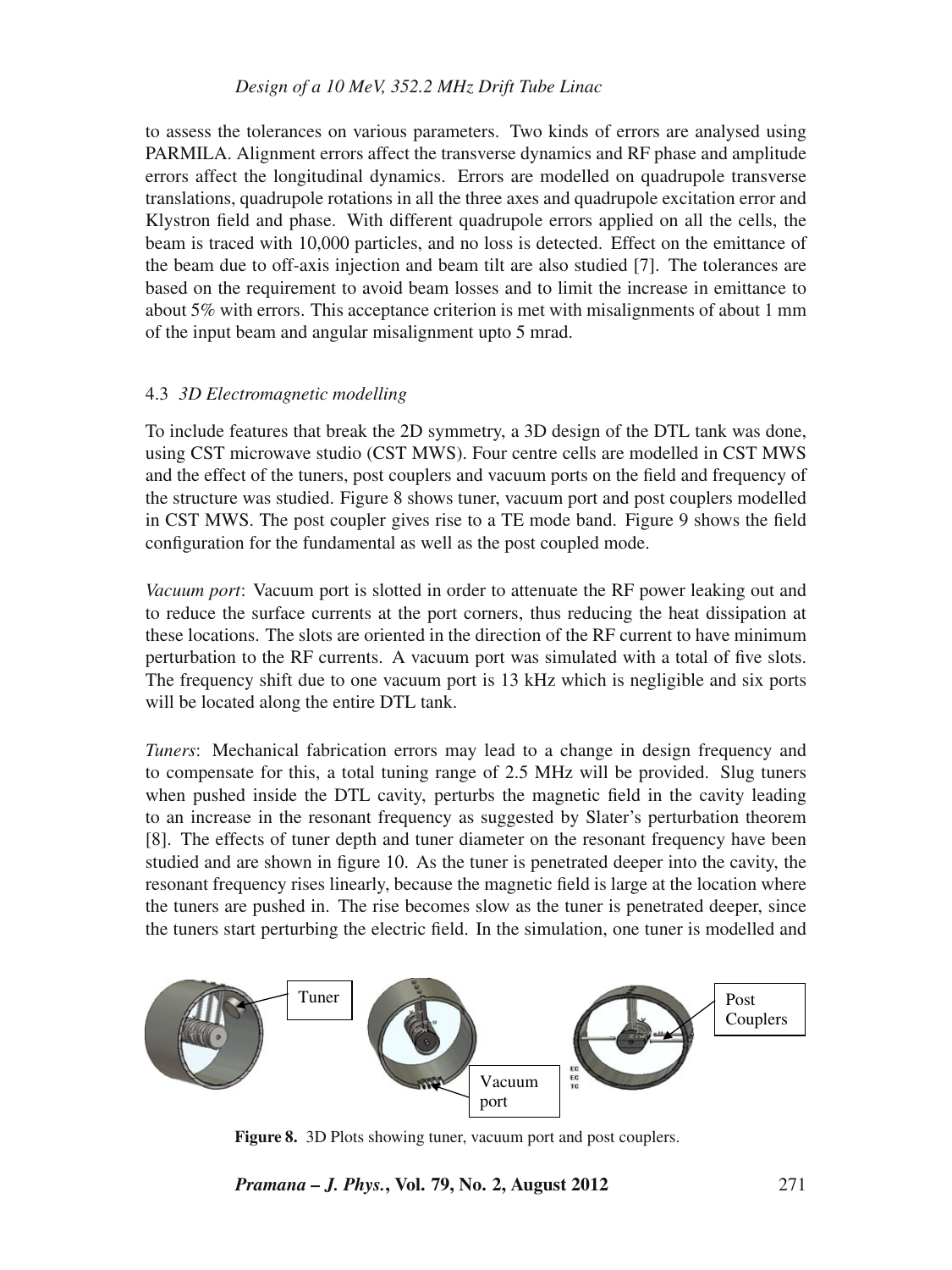# *Nita S Kulkarni*



**Figure 9.** Field configuration for the fundamental mode and the post coupled mode.



**Figure 10.** Tuner penetration depth vs. shift in resonant frequency.

the frequency shift due to all the tuners is obtained by summing up the effect of each. The number of tuners is evaluated based on the total tuning range required and the shift in frequency per tuner. Slug tuners of 12 and 10 cm diameter are modelled with a maximum penetration depth of 11 cm.

*Post coupler studies*: The DTL operates in zero mode where the electric field distribution is very sensitive to perturbations and slight perturbation may lead to mode mixing. To make the operating mode more stable, post couplers are inserted in the horizontal plane at the drift tube centres. Maximum stabilization and significant improvement in mode spacing are obtained at confluence, i.e. when the frequency of the highest mode of the lower pass band (TE mode) coincides with the lowest mode  $(TM<sub>010</sub>)$  of the higher pass band of these two resonant systems. The effect of post couplers on frequency and field was studied with the help of CST MWS code. 3D simulation was done with post couplers on every cell located alternately on opposite sides of the drift tubes. The effect of post coupler on the fundamental resonant frequency and post coupled mode frequency was studied for different radii and the penetration depth for each was found, to achieve confluence. The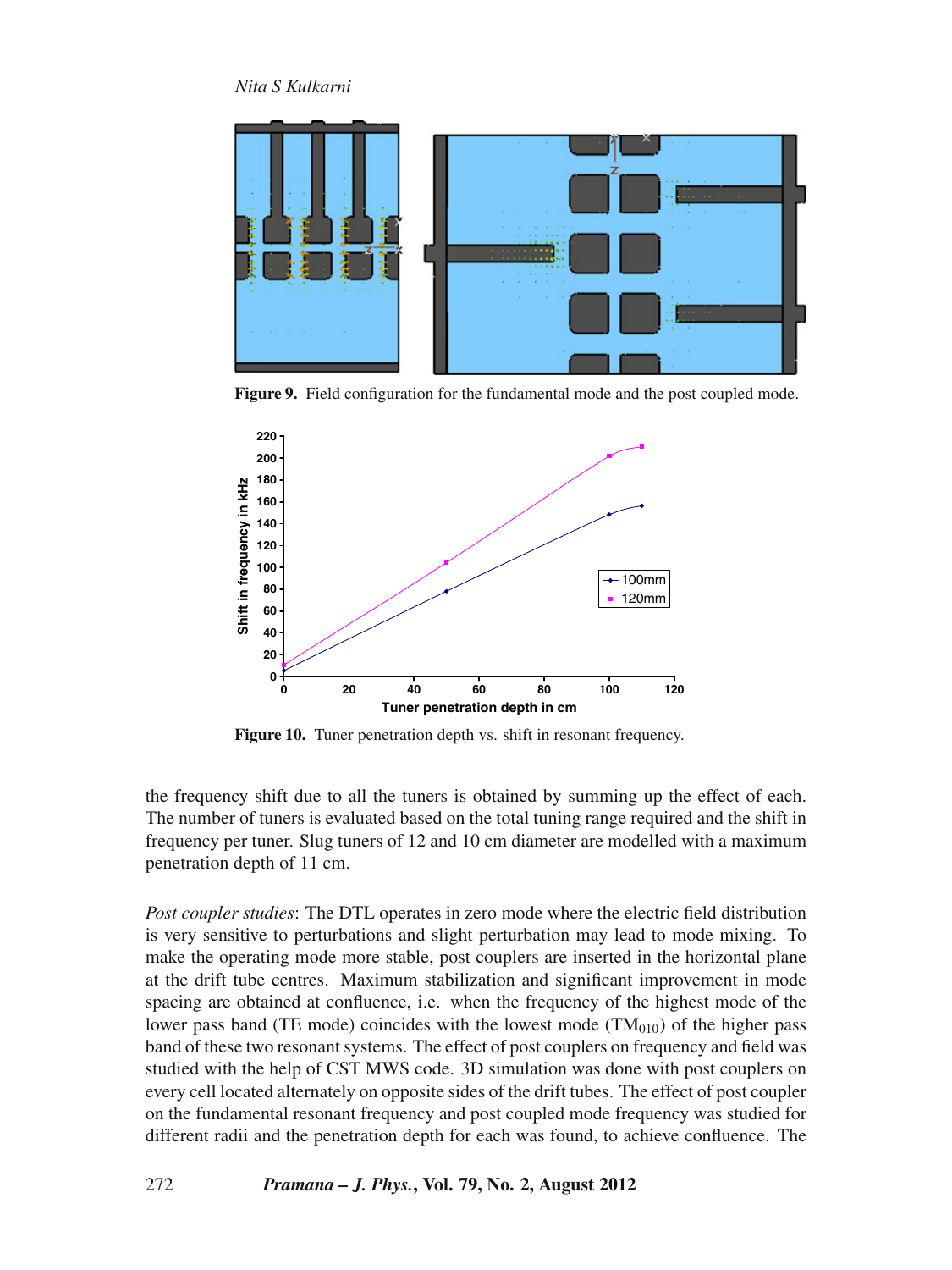

Figure 11. Resonant frequency vs. length of the post coupler for a post coupler radius of 1.3 cm.



**Figure 12.** TE mode frequency as a function of post coupler length and radius.

shift in the fundamental frequency is found to be very less except near the confluence where a sharp dip in resonant frequency is observed. The plot of fundamental frequency vs. the length of the post coupler for a post coupler radius of 1.3 cm is shown in figure 11. The post coupler mode frequency as a function of post coupler length and radius is shown in figure 12.

#### **5. Summary and conclusion**

The 2D electromagnetic design, beam dynamics simulation and 3D electromagnetic simulation of the 352.2 MHz, 10 MeV drift tube Linac is done. Cell geometry of the DTL is optimized using SUPERFISH to house quadrupole magnets and to get maximum effective

*Pramana – J. Phys.***, Vol. 79, No. 2, August 2012** 273